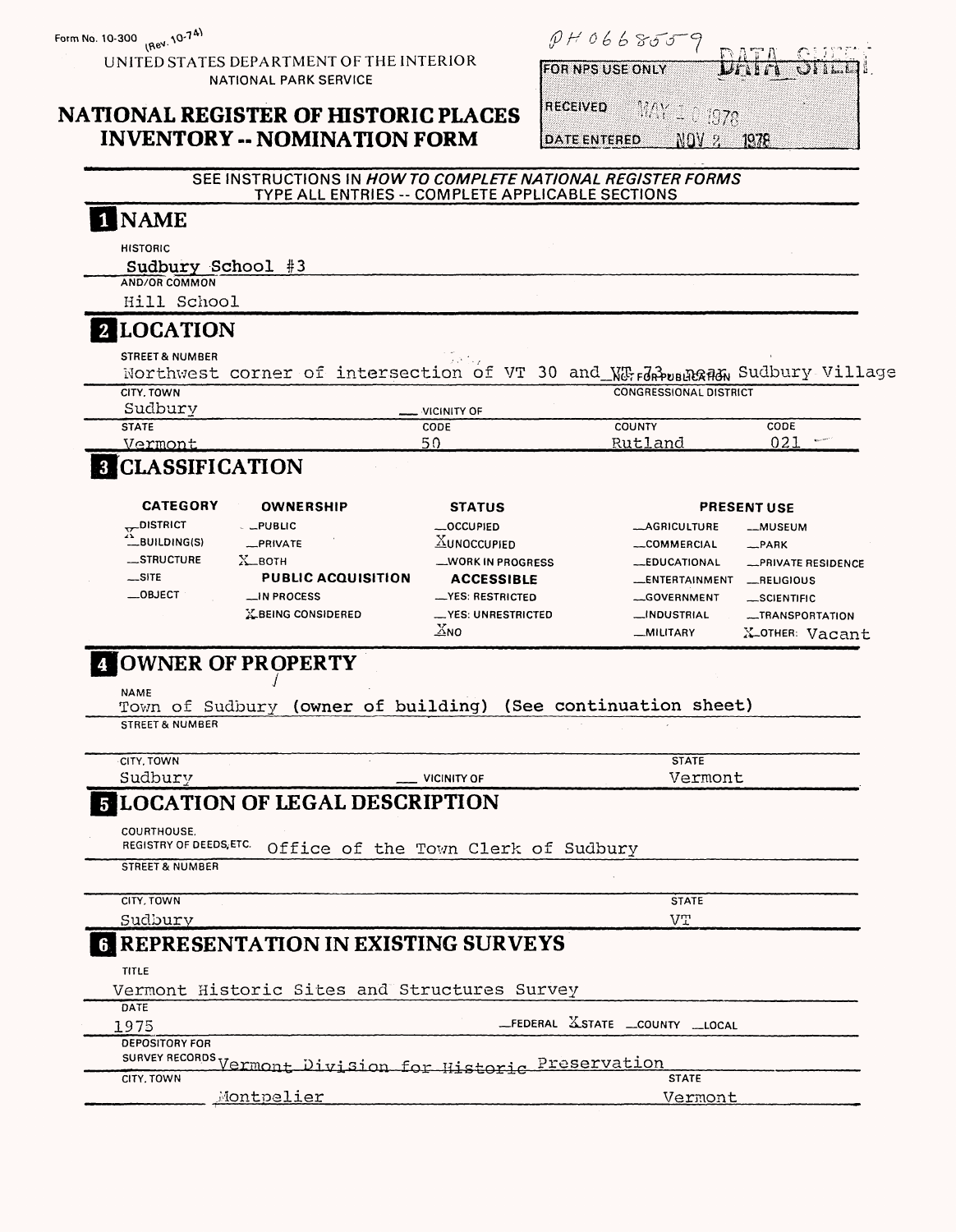# **B DESCRIPTION**

| <b>CONDITION</b> |                                           | <b>CHECK ONE</b><br><b>CHECK ONE</b>                  |                                |                                          |       |
|------------------|-------------------------------------------|-------------------------------------------------------|--------------------------------|------------------------------------------|-------|
|                  | __EXCELLENT<br>7<br>$^4$ GOOD<br>$-$ FAIR | <b>LOETERIORATED</b><br>__RUINS<br><b>__UNEXPOSED</b> | __UNALTERED<br><b>XALTERED</b> | <b><i>XORIGINAL SITE</i></b><br>$-MOVED$ | DATE_ |

DESCRIBETHE PRESENT AND ORIGINAL (IF KNOWN) PHYSICAL APPEARANCE

Sudbury School No. 3 is a small (approximately 22' X 30') rectangular one-story building, constructed almost entirely of stone. The structure is oriented with its gable front facing VT 30, preseating a vernacular temple facade. In the center of the front (east) facade is the principal entry. This is composed of a semi-elliptical arch, of handmade brick, with a marble keystone. This arch, which has no door, leads to a trapezoidal vestibule, also of brick, which tapers toward the rear. On the right is the principal door. There was originally probably a similar door on the left; the cloakroom on that side has been altered to serve as a furnace room. There were originally two small windows flanking the entry; one has been infilled with stone, the other has been replaced with modern sash.

The school has a small entablature, with box cornice, running along the eaves, which returns slightly on the front facade. The raking cornice is similar, but has no architrave. The pediment effect on the facade is visually suggested by a course of lighter-colored stone, approximately the same depth as architrave and frieze of the eaves entablature, and laid at the same level. Two of the stones in this course are the lintels of the facade windows.

A distinct change in the stone work of the pediment indicates the existence of an earlier, lower roof. At the peak of the smaller pediment (slightly above the center of the present gable end) is a stone bearing the date 1829. The shape of this stone indicates that it could not have been part of the earlier roof, and probably gives the date the roof was raised. Local deeds refer to a school on this site in 1821; the actual.date of construction is not known.

The left (or south) elevation contains five grouped 2/2 windows, toward the rear of the building, which were inserted after the original construction. There are indications in the stonework that the group may have once contained another window. On the rear (west) wall are four grouped 9/6 windows. The gable of this wall is sheathed with clapboards above the eave level. Attached to the northwest corner of the building is a small frame addition, containing twin two-holers. The right (north) wall has no openings, although there is evidence of two windows, now infilled with stone.

The interior is very plain, and appears to have been remodelled in the first decades of the 20th century.

There is one interior brick chimney.

""•""""———~\*————-.————.—....\_\_\_\_\_\_,—\_\_\_ .—.\_\_ «.\_\_\_.\_\_\_.\_—\_\_—.\_\_.—.\_\_...».

Item #3 Continued

The building is publically owned, while the land is private.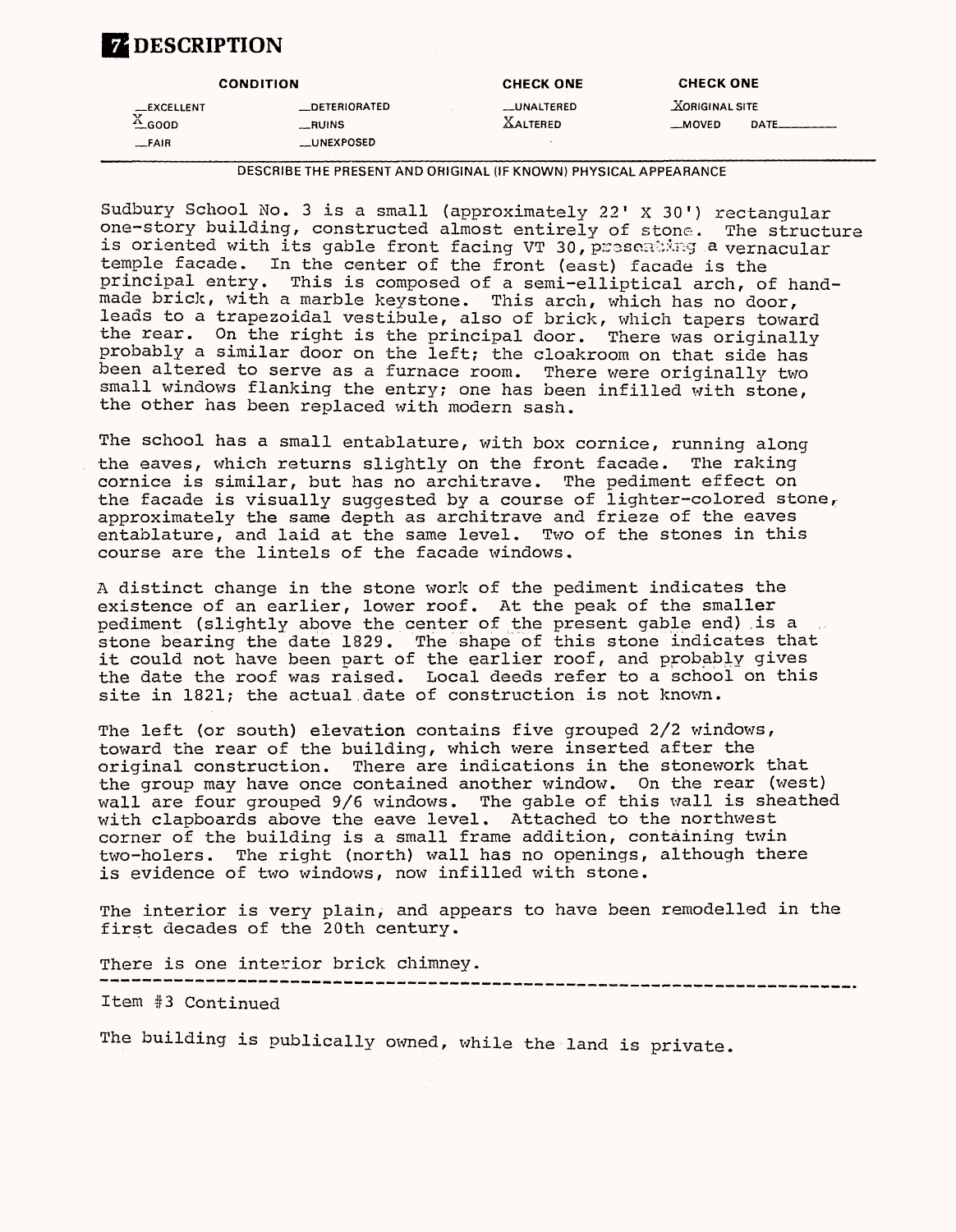### UNITED STATES DEPARTMENT OF THE INTERIOR NATIONAL PARK SERVICE

### **NATIONAL REGISTER OF HISTORIC PLACES INVENTORY -- NOMINATION FORM**

FOR NFS USE ONLY

RECEIVED MAY 101978

**AND A THE** DATE ENTERED

**CONTINUATION SHEET 1** ITEM NUMBER 4 PAGE

 $\sim 100$ 

 $\mathbf{1}$ 

4) Mr. Kenneth Ketcham (owner of land) RD #1 Brandon, VT 05733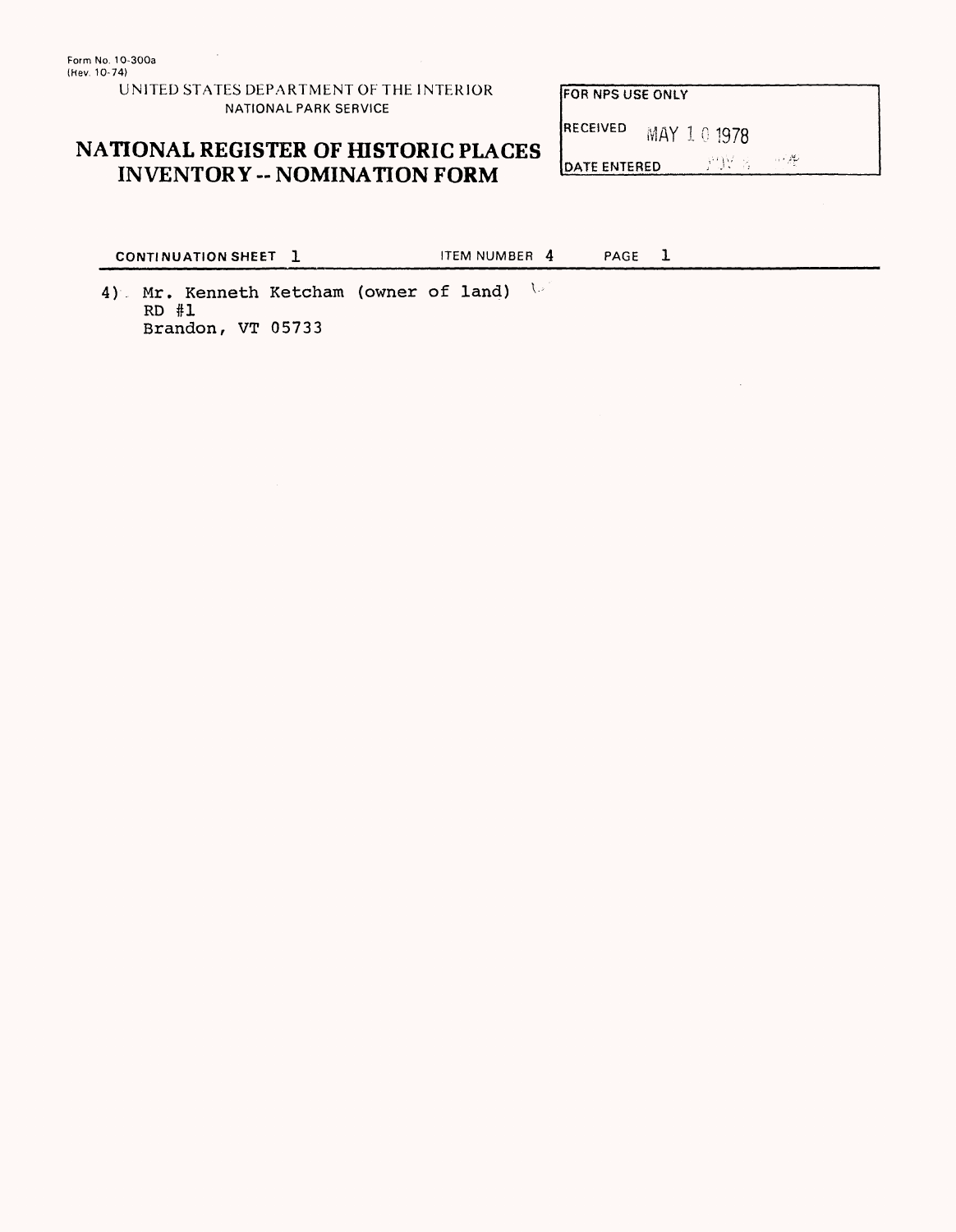

| <b>PERIOD</b>         | AREAS OF SIGNIFICANCE -- CHECK AND JUSTIFY BELOW |                                  |                               |                      |  |  |
|-----------------------|--------------------------------------------------|----------------------------------|-------------------------------|----------------------|--|--|
| -PREHISTORIC          | <b>ARCHEOLOGY-PREHISTORIC</b>                    | COMMUNITY PLANNING               | <b>LANDSCAPE ARCHITECTURE</b> | RELIGION             |  |  |
| $-1400-1499$          | ARCHEOLOGY-HISTORIC                              | CONSERVATION                     | $-LAW$                        | $\equiv$ SCIENCE     |  |  |
| $-1500-1599$          | <b>AGRICULTURE</b>                               | __ECONOMICS                      | <b>LITERATURE</b>             | $\equiv$ SCULPTURE   |  |  |
| $-1600-1699$          | <b>_XARCHITECTURE</b>                            | $x$ EDUCATION                    | _MILITARY                     | _SOCIAL/HUMANITARIAN |  |  |
| $-1700-1799$          | $\_$ ART                                         | __ENGINEERING                    | _MUSIC                        | $-$ THEATER          |  |  |
| $X1800-1899$          | $\equiv$ COMMERCE                                | <b>LEXPLORATION/SETTLEMENT</b>   | _PHILOSOPHY                   | -TRANSPORTATION      |  |  |
| $-1900-$              | COMMUNICATIONS                                   | __INDUSTRY<br>$\sqcup$ INVENTION | _POLITICS/GOVERNMENT          | _OTHER (SPECIFY)     |  |  |
| <b>SPECIFIC DATES</b> | before;<br>1821 or                               | BUILDER/ARCHITECT<br>1829        | Unknown                       |                      |  |  |

#### **STATEMENT OF SIGNIFICANCE**

The significance of the Hill School is based on its vernacular adaptation of high-style early 19th century architectural styles. The graceful arch of the entry, with its white marble keystone, refers to the Federal period, while the orientation, entablature with returns, and the hint"of a pediment all mark the Greek Revival. The plan of the entry, in addition, clearly shows an environmental response to the Vermont winter.

In terms of education, the building represents an example of the one-room school, which was still being built in Vermont into the present century. The Hill school is similar to many of them in general massing and fenestration, if not material. (A typical one-room school has the entry centered in the gable end and grouped windows on the side wall, towards the rear of the building).

The Hill school, then,is significant not only for its age, but for the vernacular blending of architectural styles, and as an example of a widely used building type.